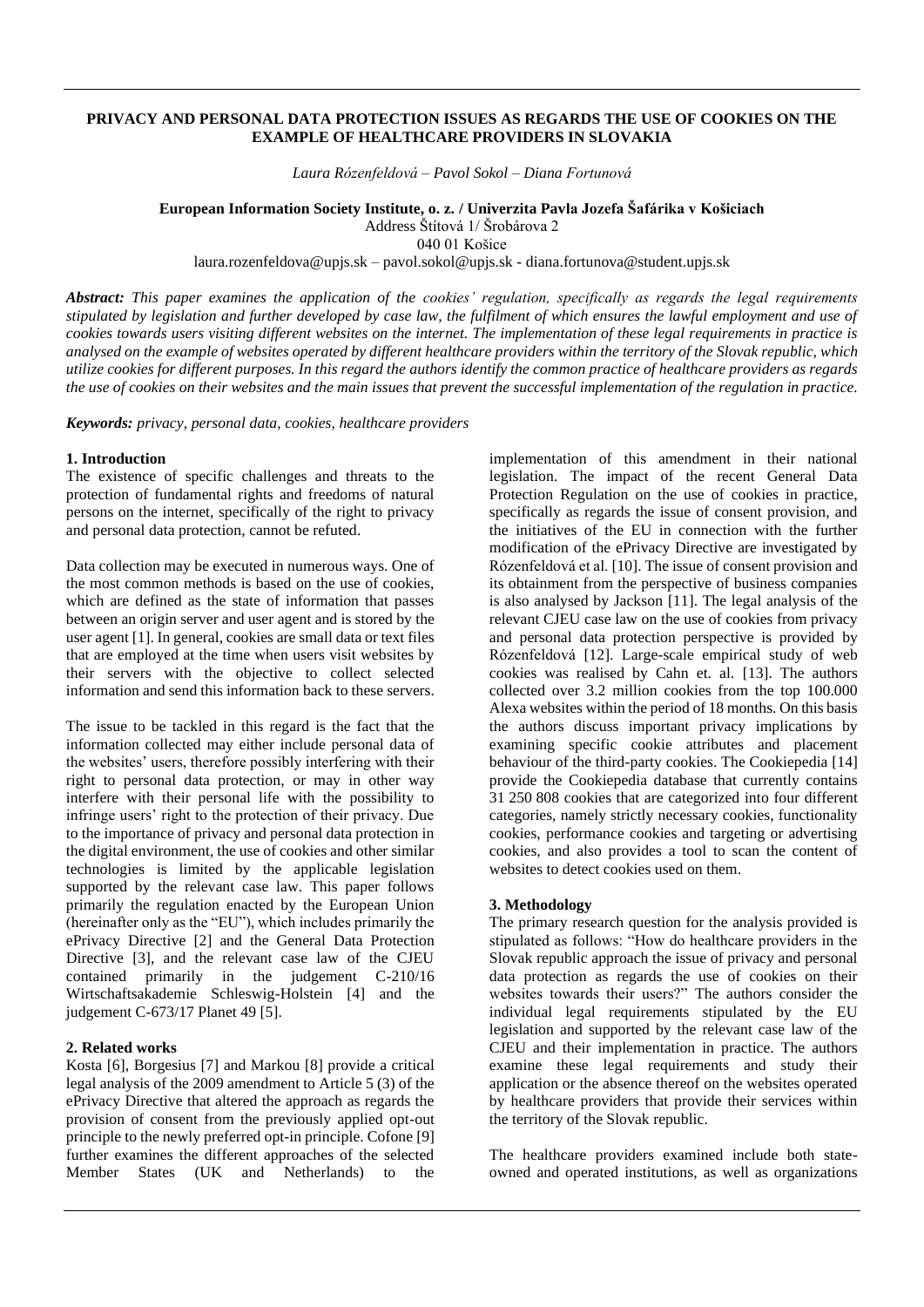managed by private companies. The list of healthcare providers was formulated on the basis of the National Registry of Health Care Providers administered in accordance with the Act No. 153/2013 Coll. on the National Health Information Centre [15], which defines e. g. the scope of data included in the registry, particularly information enabling the identification of subjects authorized to provide healthcare services in the Slovak republic.

To answer the above-stated research question, the authors conducted the analysis of all of the websites provided and operated by the identified healthcare providers in the Slovak republic.

The analysis included the examination of 95 websites in total, from which only 77 were identified as functionable and therefore were included in the analysis. Moreover, 5 more websites were later excluded from the analysis due to the fact that no cookies were employed on them. Therefore, 72 websites of the Slovak healthcare providers in total formed the basis for the authors' final analysis.

The analysis included the collection of numerous attributes defined with the objective to answer stipulated partial research questions. The relevant data was collected from the healthcare providers' websites, specifically from two sources, namely from the so-called 'cookie banners' (notifications shown on the website informing the user about the employment of cookies on the website) and from the cookies policies available on the website.

The first set of data, the objective of which is the examination of the method of consent provision, included the following data: (I) whether the user has the possibility to consent with the use of cookies (attributes: yes / no); (II) whether the user has the possibility to actively consent with the use of cookies (the application of the opt-in principle) (attributes: yes / no); (III) whether the user has the possibility to choose between different consent settings (e. g. consent provided for the use of all categories of cookies or only for the selected categories of cookies) (attributes: yes / no); (IV) whether cookies were applied notwithstanding the provision of consent, namely whether cookies were used even before the provision of consent (attributes: yes / no); (V) if cookies were applied notwithstanding the provision of consent, what types of cookies were employed, namely whether these cookies were limited to first-party cookies (attributes: yes / no).

The objective of the second set of data is to study the individual aspects that must be present to ensure the provision of an informed consent. In this respect, the authors examined, whether the following data was provided to users: (I) general information about cookies (attributes: yes / no); (II) information on the types of cookies used by the website (attributes: yes / no); (III) information regarding the purpose of cookies' use (attributes: yes / no); (IV) information specifying the scope of the data collected (attributes: yes / no); (V) information about the time period,

within which cookies are used (attributes: yes / no); (VI) information about the parties with access to data collected by cookies (attributes: yes / no); (VII) specification of countries, to which data is sent (attributes: yes / no); (VIII) information about the controller (attributes: yes / no); (IX) information about the data protection officer (attributes: yes  $/$  no).

# **4. Consent as the authorization criterion**

The utilization of data collected and processed with tracking technologies such as cookies can provide numerous benefits to different subjects. These include not only websites' operators, but also individual users of their websites. However, to ensure the conformity of such collection and processing of data, whether personal or other, with the applicable legislation and case law, the websites' operators must identify the relevant legal requirements and adhere to them in their practice.

The legal basis that provides the necessary authorization for the accumulation and processing of data in this regard is consent. The determination of consent as the authorization criterion is based on the provisions of the relevant legislation applicable in this regard, namely on Article 5 (3) of the ePrivacy Directive and, after the relatively recent modification of personal data protection legislation, on Article 6 (1) (a) of the General Data Protection Regulation (hereinafter only as "GDPR").

Consent as the legal basis for data processing is defined in Article 4 (11) of GDPR as "any freely given, specific, informed and unambiguous indication of the data subject's wishes by which he or she, by a statement or by a clear affirmative action, signifies agreement to the processing of personal data relating to him or her." This definition and the subsequent provisions of GDPR regarding consent together with the relevant case law of the CJEU determine the individual legal requirements to be fulfilled in order for the provision of consent to be considered as valid.

The most important condition in this regard is the requirement of lawfulness. According to Article 6 (1) of GDPR, "processing shall be lawful only if and to the extent that at least one of the following applies: a) the data subject has given consent to the processing of his or her personal data for one or more specific purposes." However, the provision of consent by the data subject (the affected natural person) for one or more specific purposes with the use of cookies on the website must fulfill certain conditions. Especially important is the obligation of controllers (website operators) to ensure that data subjects not only have the possibility to consent with the use cookies, but are also able to consent in an active manner. Active consent presents the application of the currently preferred opt-in principle in practice, which requires users to actively 'do something' to provide their consent, as opposed to the formerly accepted opt-out principle that presumed the provision of consent until users submitted or otherwise expressed their objection in this regard.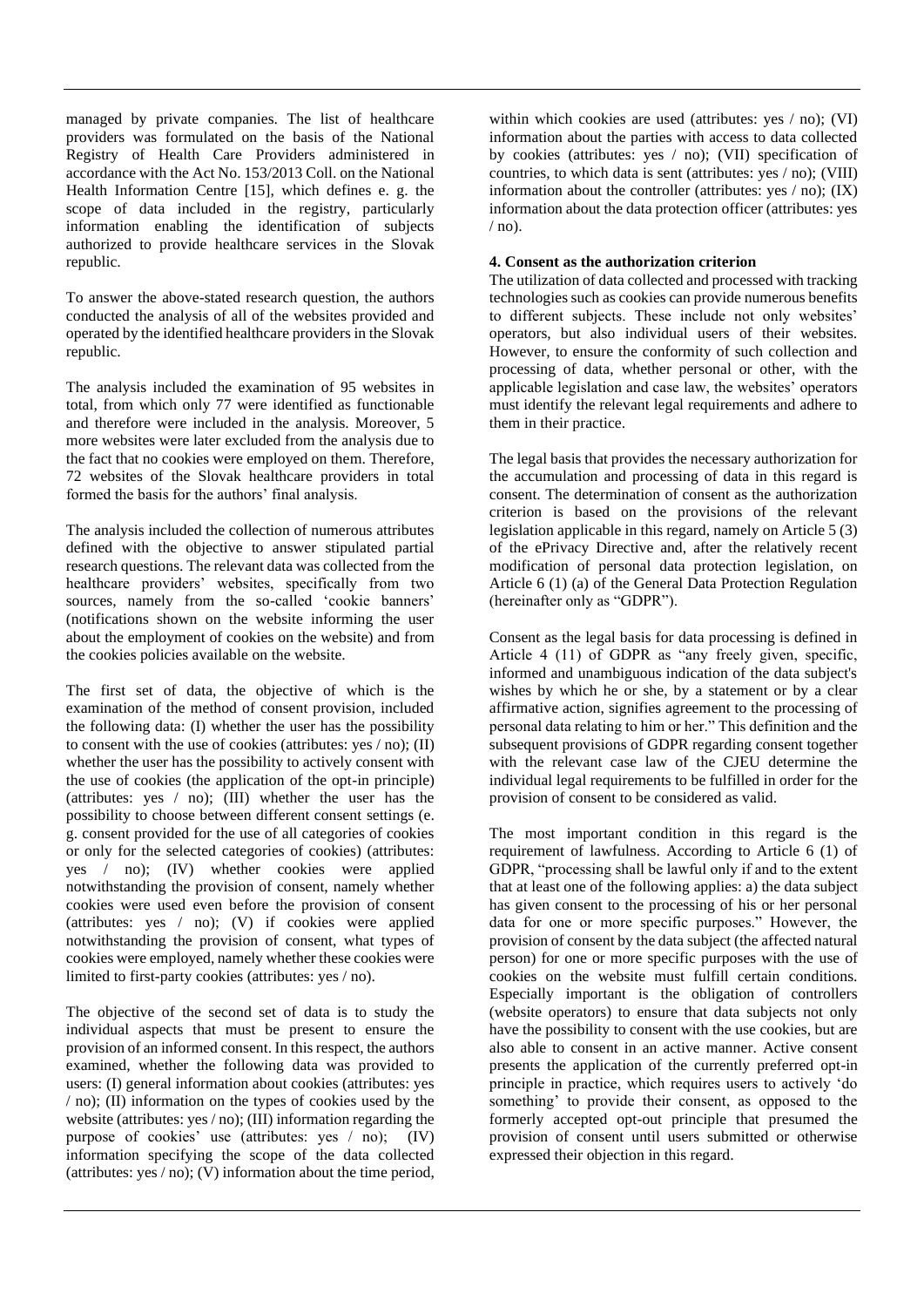The provision of active consent seems to be one of the most problematic conditions to be exercised in practice. Many websites actively try to circumvent this demand or otherwise trick users into providing their consent with the use of cookies. Examples of such practices include general formulations according to which users consent with the use of cookies simply by visiting a website (without the need to actively consent), by providing pre-checked checkboxes in cookies notifications, which users must deselect to refuse their consent, or by highlighting 'the accept buttons' while limiting the visibility of or otherwise hiding 'the deny buttons' in cookies notifications.

## **4.1 The lawfulness of consent provision**

The analysis confirmed the above-stated issues regarding the lawfulness of consent's provision on the websites of the analysed healthcare providers. In this regard, the first partial research question was defined as follows: "Does the method of consent provision applied on the healthcare providers' websites fulfil the condition of lawfulness in accordance with the applicable legislation and case law?" To answer this question, the authors investigated four issues.

Firstly, we considered, whether users visiting the websites of the healthcare providers had the ability to consent with cookies used on these websites. In this regard, from the 72 websites that form the basis for our analysis, only 9 of them employed a mechanism for consent's provision.

Secondly, we investigated whether users were able to provide their consent with the use of cookies in an active manner, e. g. by clicking on the accept button. From the 9 websites that employed some form of mechanism for consent provision, almost all of them (8 out of 9) conformed to the condition of the active consent provision. The reason for this may be that fact that when websites' operators realise the fact that the provision of users' consent is necessary, and therefore a mechanism for consents' provision must be created, they employ such a mechanism that adheres to the applicable legislation and case law that requires the provision of active consent.

Thirdly, the authors considered whether the user, that has the possibility to consent with the use of cookies, also has the opportunity to choose between different consent settings. Such an opportunity may be present in the creation of different categories of cookies used on a website (e. g. strictly necessary, functional, analytical, advertising or other types of cookies). In this regard, website operators may enable users to consent only with all types of cookies employed on their websites, or may provide users the option to choose the categories of cookies with the use of which they consent to. The authors consider that from the legal point of view, the latter option better suits the legal requirement, according to which consent for personal data processing shall be given for one or more specific purposes. This conclusion is based on the fact that users' general consent with the employment of all categories of cookies may not be deemed as distinct enough to ensure the specificity of processing' purposes. The authors' analysis demonstrates these issues, as only 6 from the analysed websites enabled users to determine the categories of cookies, with the use of which they consent to, whereas 66 of websites did not provide this option to their users.

Fourthly, the authors analysed the question, whether cookies were employed (e. g. stored in users' terminal equipment) notwithstanding the provision of consent. In this regard the authors examined, whether cookies were engaged also in the incognito mode of web browsers.

The engagement of cookies before the obtainment of users' consent with the use of cookies is, at first sight, in conflict with the principle of lawful processing of personal data, due to the absence of a legal basis that authorizes such processing. Our analysis has shown that the majority of the analyzed websites (69 from 72 websites) used cookies even before any consent was provided from users. These results may indicate that the website operators do not condition the use of cookies on the provision of consent. This conclusion is supported by the fact that in the case of 60 websites that used cookies before the provision of consent, no mechanism for consent obtainment was provided, and in the case of the remaining 9 websites, that implemented such a mechanism, none of them ensured the non-employment of cookies before consent provision.

In conclusion, the answer to the first partial research question of whether the method of consent provision applied on the healthcare providers' websites fulfils the condition of lawfulness in accordance with the applicable legislation and case law must be (with minor exceptions) no. As was stated above, the majority of the analysed websites do not provide any mechanism for consent provision. From those websites that provide such a mechanism, only 8 websites in total fulfilled the requirement of active consent provision and only 6 websites provided the users with the possibility to choose between different categories of cookies to consent to and therefore ensured the provision of specific consent. Furthermore, the majority of websites did not condition the use of cookies on the consent provision (on average 5 cookies were used on every website before the provision of consent). Despite of the fact that some websites provided a mechanism for consent provision, none of them ensured the non-employment of cookies before obtaining such consent.

#### **4.2 The possibility to withdraw consent**

Article 7 (3) of GDPR also conditions the validity of consent's provision on the right of data subjects that previously provided their consent with data processing to withdraw their consent at any time. Therefore, the authors stipulated their third partial research question as follows: "Do healthcare providers ensure the application of the right to consent withdrawal as regards the use of cookies on their websites?"

In this regard, the authors considered, firstly, whether the analyzed healthcare providers informed their users about their right to withdraw their previously provided consent